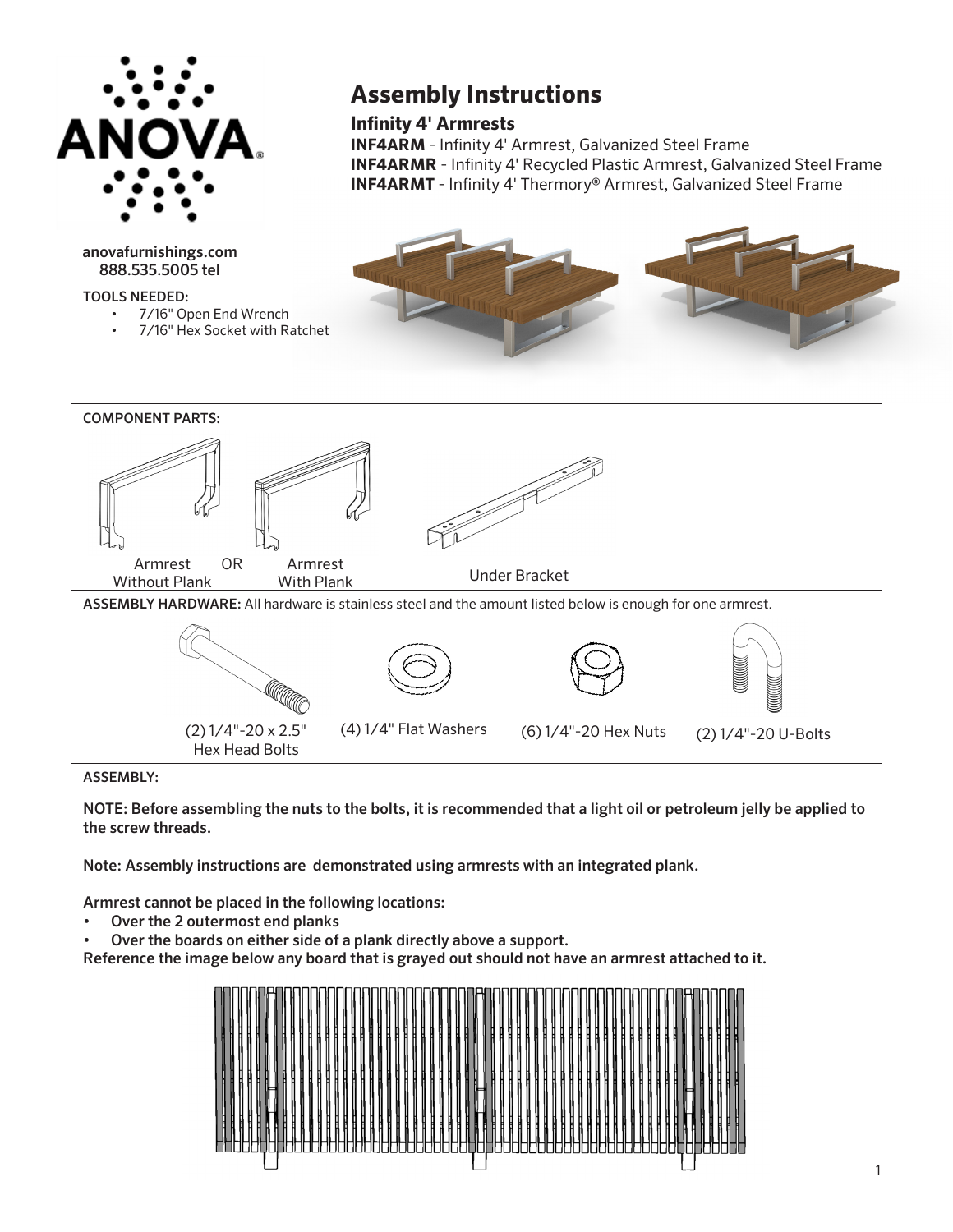1. Drop armrest down over the plank directly above the support so the tabs straddle the plank.

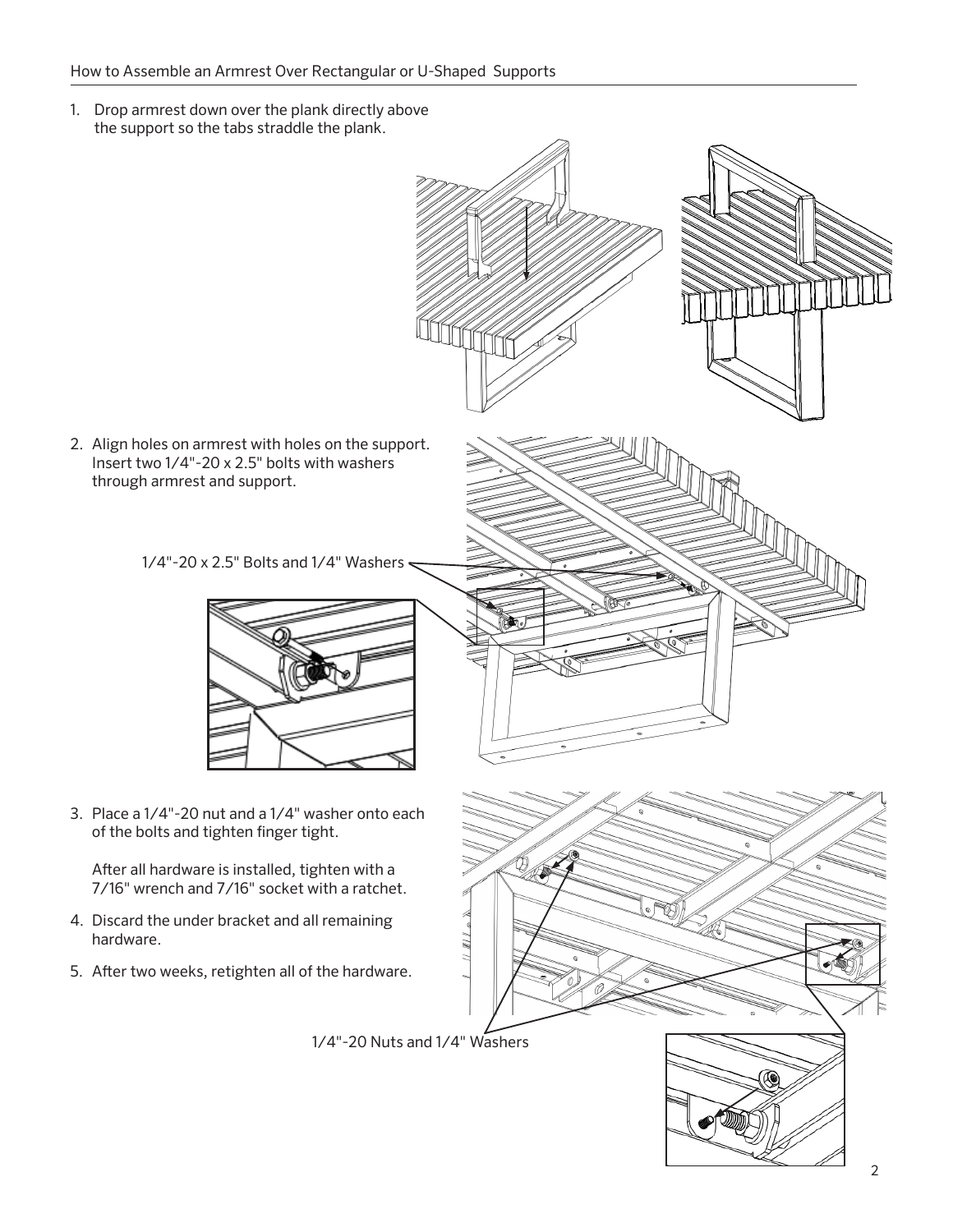1. Drop armrest down over the plank so the tabs straddle the plank.



2. Locate under bracket and insert the threaded ends of the u-bolts through the holes in the bottom and attach the 1/4"-20 nuts provided loosely.



3. On the underside of the bench, slide the under bracket in between the tabs of the armrest and slide the bracket up until it makes contact with the under support of the bench.

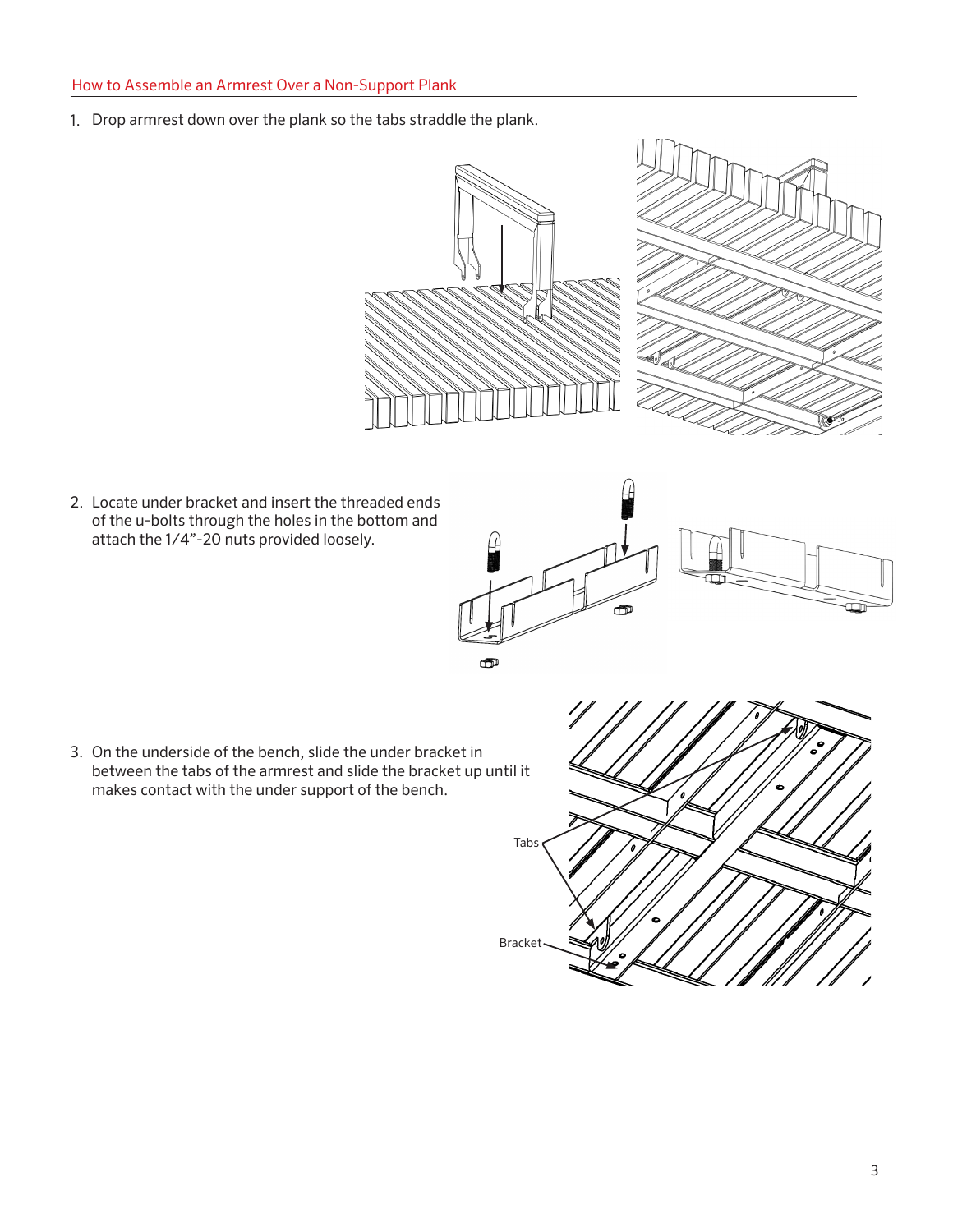- 4. Locate a 1/4"-20 x 2.5" bolt and washer, guide them through the holes in the armrest and the slot on the under bracket while pushing up on the u-bolt so the 1/4"-20 2.5" bolt goes under the u-bolt. Repeat for the other side. 1/4"-20 Nuts and 1/4" Washers 1/4"-20 x 2.5" Bolts and 1/4" Washers
- 5. Secure the bolts with 1/4"-20 nuts and washers tighten finger tight.
- 6. Tighten the nuts on the u-bolts to provide clamping force.
- 7. Tighten the 1/4-20 x 2.5 bolts and nuts.
- 8. After two weeks, retighten all of the hardware.



Bracket is hidden to show the hardware assembly